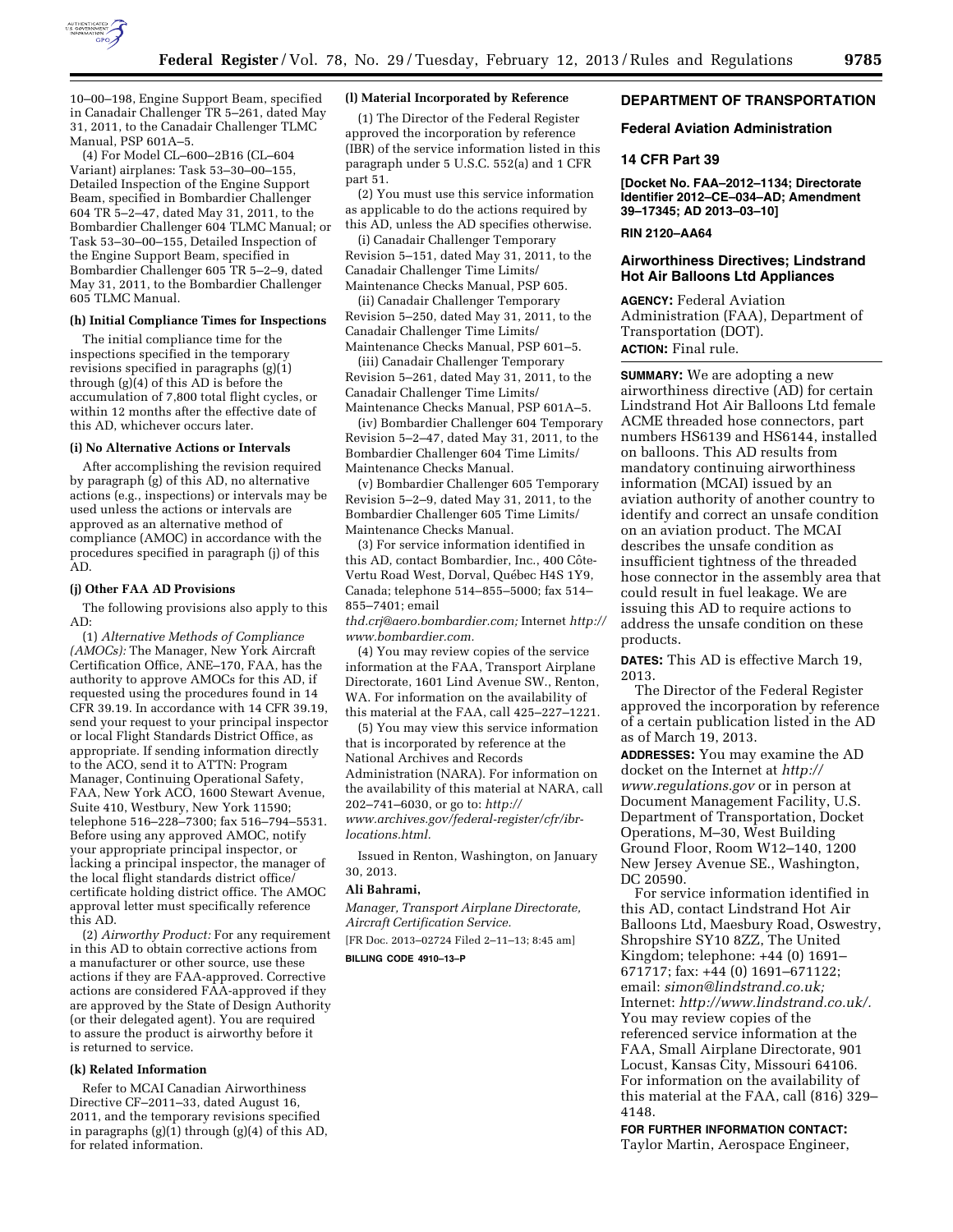FAA, Small Airplane Directorate, 901 Locust, Room 301, Kansas City, Missouri 64106; telephone: (816) 329– 4138; fax: (816) 329–4090; email: *[taylor.martin@faa.gov.](mailto:taylor.martin@faa.gov)* 

## **SUPPLEMENTARY INFORMATION:**

# **Discussion**

We issued a notice of proposed rulemaking (NPRM) to amend 14 CFR part 39 to include an AD that would apply to the specified products. That NPRM was published in the **Federal Register** on October 23, 2012 (77 FR 64763). That NPRM proposed to correct an unsafe condition for the specified products. The MCAI states:

Three incidents were reported where the female ACME threaded connectors (Rego type) was leaking when connected to the gas cylinder with the cylinder valve turned on.

The results of the technical investigations revealed the possibility that other similar connectors produced between 01 January 2011 and 01 September 2011 might not have been assembled with sufficient tightness. A list of potentially affected connectors has been drawn up Table 1 of this AD. A list of burners and manifolds on which it is already known that an affected connector has been installed is provided in Table 2 of this AD.

This condition, if not detected and corrected, could result, in case of an ignition source, in a fire hazard that could damage the balloon and its envelope, ultimately leading to a forced emergency landing, during which balloon occupants and persons on the ground could be injured.

To address this potential unsafe condition, Lindstrand Hot Air Balloons Ltd. (who manufactured the hose assemblies) issued Service Bulletin (SB) N° 12, which, for the affected parts, requires accomplishment of an inspection of the female ACME thread hose connectors.

For the reasons described above, EASA issued AD 2012–0142, to require an inspection of the female ACME thread hose connectors for leakage, and, depending on findings, to re-torque the connectors using correct values.

Since that AD was issued, it has been determined that the pilot-owner of the balloon can accomplish the inspection of the affected parts to identify the leak. In addition, the risk assessment has been reconsidered, which has led to the conclusion that the compliance time for the inspection can be extended to 60 days after the effective date of the date at original issue. Similarly, as most of the parts have now been inspected and, depending on findings, corrected, it was possible to delete paragraph (3) from the AD, dealing with spare parts.

Although the European Aviation Safety Agency (EASA) MCAI allows the pilot-owner to do the inspection and correction required in paragraphs (f)(1),  $(f)(2)$ , and  $(f)(3)$  of this AD, the U.S. regulatory system requires all actions of this AD be done by a certified mechanic.

# **Comments**

We gave the public the opportunity to participate in developing this AD. The following presents the comments received on the proposal and the FAA's response to each comment.

# **Request To Change Applicability or Withdraw NPRM**

Phil A. Thompson, President of ARBC, Inc. dba/Lindstrand Balloons USA, requests we reduce the applicability of the AD or withdraw the NPRM. The commenter states that the unsafe condition applies to only the specific female ACME threaded hose connectors, part numbers HS6139 and HS6144, produced during a certain time period.

The FAA disagrees with reducing the applicability or withdrawing the NPRM. While we agree that the unsafe condition exists only on the specific female ACME threaded hose connectors, part numbers HS6139 and HS6144; we cannot determine which balloons have the defective parts installed. We also cannot determine the exact serial numbers produced during the certain time period referenced by the commenter to limit the applicability to parts produced during that time period. Neither the FAA nor EASA has received any documentation to prove that the defective parts are limited to the 23 parts referenced by the commenter.

We have not changed the final rule AD action based on this comment.

#### **Conclusion**

We reviewed the relevant data, considered the comment received, and determined that air safety and the public interest require adopting the AD as proposed except for minor editorial changes. We have determined that these minor changes:

• Are consistent with the intent that was proposed in the NPRM (77 FR 64763, October 23, 2012) for correcting the unsafe condition; and

• Do not add any additional burden upon the public than was already proposed in the NPRM (77 FR 64763, October 23, 2012).

### **Costs of Compliance**

We estimate that this AD will affect 2,170 products of U.S. registry. We also estimate that it would take about .5 work-hour per product to comply with the basic requirements of this AD. The average labor rate is \$85 per work-hour.

Based on these figures, we estimate the cost of the AD on U.S. operators to be \$92,225, or \$42.50 per product.

In addition, we estimate that any necessary follow-on actions would take about .5 work-hour. We have no way of determining the number of products that may need these actions.

# **Authority for This Rulemaking**

Title 49 of the United States Code specifies the FAA's authority to issue rules on aviation safety. Subtitle I, section 106, describes the authority of the FAA Administrator. ''Subtitle VII: Aviation Programs,'' describes in more detail the scope of the Agency's authority.

We are issuing this rulemaking under the authority described in ''Subtitle VII, Part A, Subpart III, Section 44701: General requirements.'' Under that section, Congress charges the FAA with promoting safe flight of civil aircraft in air commerce by prescribing regulations for practices, methods, and procedures the Administrator finds necessary for safety in air commerce. This regulation is within the scope of that authority because it addresses an unsafe condition that is likely to exist or develop on products identified in this rulemaking action.

#### **Regulatory Findings**

We determined that this AD will not have federalism implications under Executive Order 13132. This AD will not have a substantial direct effect on the States, on the relationship between the national government and the States, or on the distribution of power and responsibilities among the various levels of government.

*For the reasons discussed above, I certify this AD:* 

(1) Is not a ''significant regulatory action'' under Executive Order 12866,

(2) Is not a ''significant rule'' under the DOT Regulatory Policies and Procedures (44 FR 11034, February 26, 1979),

(3) Will not affect intrastate aviation in Alaska, and

(4) Will not have a significant economic impact, positive or negative, on a substantial number of small entities under the criteria of the Regulatory Flexibility Act.

### **Examining the AD Docket**

You may examine the AD docket on the Internet at *[http://](http://www.regulations.gov)  [www.regulations.gov;](http://www.regulations.gov)* or in person at the Docket Management Facility between 9 a.m. and 5 p.m., Monday through Friday, except Federal holidays. The AD docket contains the NPRM, the regulatory evaluation, any comments received, and other information. The street address for the Docket Office (telephone (800) 647–5527) is in the **ADDRESSES** section. Comments will be available in the AD docket shortly after receipt.